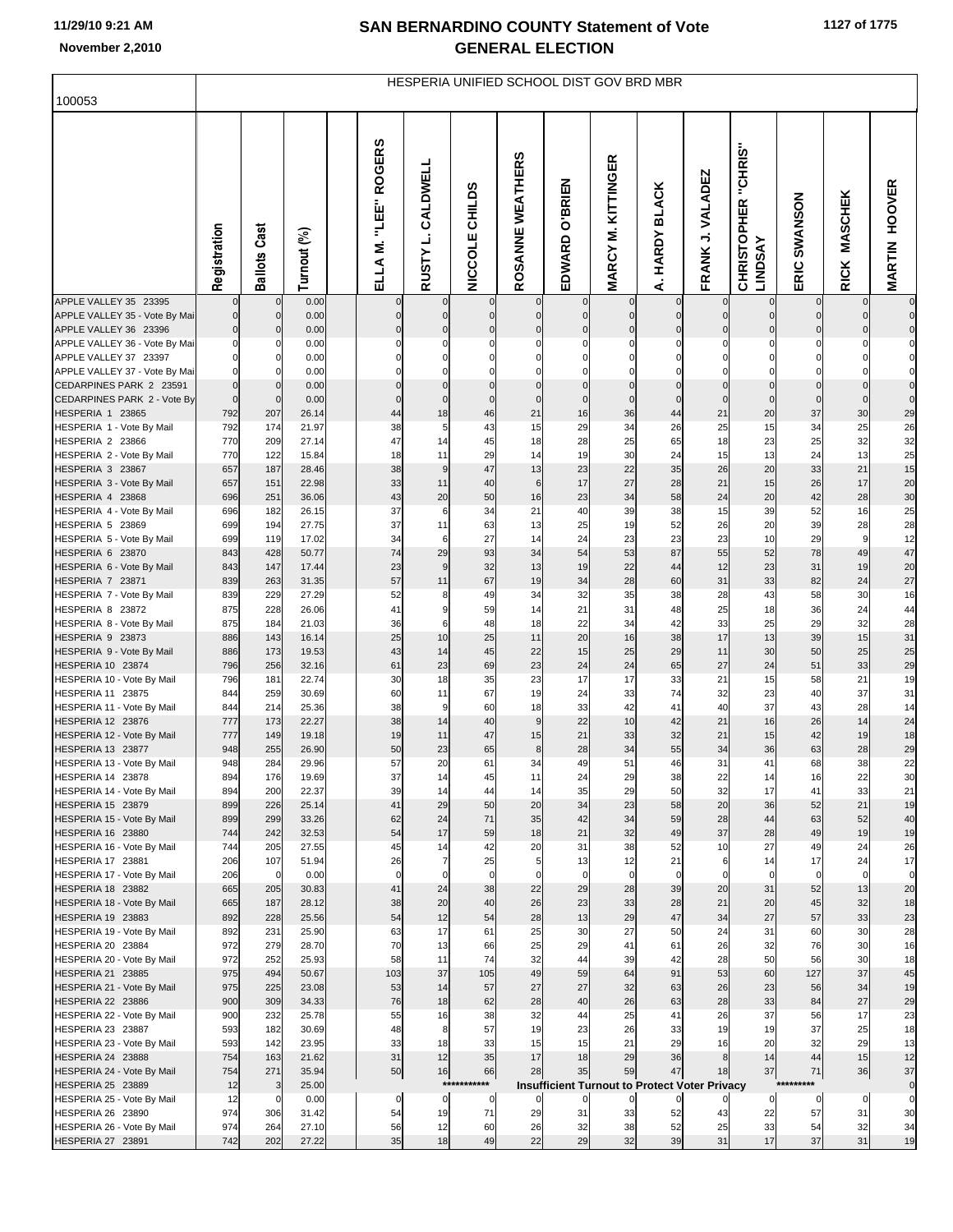|                                                          |                         |                     |                |                                        |                               |                            |                               | HESPERIA UNIFIED SCHOOL DIST GOV BRD MBR             |                              |                         |                             |                                                 |                   |                               |                                  |
|----------------------------------------------------------|-------------------------|---------------------|----------------|----------------------------------------|-------------------------------|----------------------------|-------------------------------|------------------------------------------------------|------------------------------|-------------------------|-----------------------------|-------------------------------------------------|-------------------|-------------------------------|----------------------------------|
| 100053                                                   |                         |                     |                |                                        |                               |                            |                               |                                                      |                              |                         |                             |                                                 |                   |                               |                                  |
|                                                          | Registration            | <b>Ballots Cast</b> | Turnout (%)    | <b>ROGERS</b><br>i<br>EE:<br>Ż<br>ELLA | CALDWELL<br>RUSTY L.          | NICCOLE CHILDS             | n<br>ROSANNE WEATHER          | O'BRIEN<br>EDWARD                                    | KITTINGER<br><b>MARCY M.</b> | <b>HARDY BLACK</b><br>خ | FRANK J. VALADEZ            | "CHRIS"<br><b>CHRISTOPHER</b><br><b>LINDSAY</b> | SWANSON<br>ERIC   | <b>MASCHEK</b><br><b>RICK</b> | <b>MARTIN HOOVER</b>             |
| HESPERIA 27 - Vote By Mail<br>HESPERIA 28 23892          | 742<br>663              | 154<br>213          | 20.75<br>32.13 | 36<br>36                               | 17<br>14                      | 32<br>39                   | 11<br>27                      | 25<br>19                                             | 28<br>26                     | 22<br>55                | 12<br>22                    | 24<br>23                                        | 52<br>34          | 17<br>29                      | 21<br>20                         |
| HESPERIA 28 - Vote By Mail                               | 663                     | 169                 | 25.49          | 38                                     | 11                            | 51                         | 26                            | 23                                                   | 17                           | 38                      | 29                          | 21                                              | 44                | 29                            | 14                               |
| HESPERIA 29 23893                                        | 859                     | 281                 | 32.71          | 48                                     | 22                            | 57                         | 23                            | 37                                                   | 30                           | 52                      | 27                          | 36                                              | 53                | 29                            | 36                               |
| HESPERIA 29 - Vote By Mail                               | 859                     | 177                 | 20.61          | 44                                     | 5                             | 40                         | 20                            | 38                                                   | 26                           | 24                      | 30                          | 31                                              | 33                | 22                            | 20                               |
| HESPERIA 30 23894<br>HESPERIA 30 - Vote By Mail          | 798<br>798              | 213<br>270          | 26.69<br>33.83 | 42<br>59                               | 10<br>15                      | 30<br>56                   | 14<br>33                      | 40<br>44                                             | 25<br>34                     | 46<br>43                | 21<br>25                    | 25<br>36                                        | 51<br>76          | 34<br>39                      | 21<br>22                         |
| HESPERIA 31 23895                                        | 744                     | 173                 | 23.25          | 52                                     | 13                            | 46                         | 14                            | 20                                                   | 32                           | 23                      | 27                          | 29                                              | 47                | 19                            | 11                               |
| HESPERIA 31 - Vote By Mail                               | 744                     | 228                 | 30.65          | 56                                     | 13                            | 47                         | 18                            | 24                                                   | 48                           | 47                      | 19                          | 35                                              | 71                | 40                            | 24                               |
| HESPERIA 32 23896                                        | 135                     | 83                  | 61.48          | 17                                     | 5                             | 21                         | 12                            | 13                                                   | 13                           | 16                      | 8                           | 9                                               | $\overline{7}$    | 21                            | 6                                |
| HESPERIA 32 - Vote By Mail                               | 135                     | $\mathbf 0$         | 0.00           | $\mathbf 0$                            | $\mathbf 0$                   | $\mathbf 0$                | $\mathbf 0$                   | $\mathbf 0$                                          | $\mathbf 0$                  | $\mathbf 0$             | 0                           | $\Omega$                                        | $\mathbf 0$       | $\mathbf 0$                   | $\overline{0}$                   |
| HESPERIA 33 23897<br>HESPERIA 33 - Vote By Mail          | 64<br>64                | 43<br>$\mathbf{0}$  | 67.19<br>0.00  | 15<br>$\mathbf 0$                      | $\overline{a}$<br>$\mathbf 0$ | 11<br>$\mathbf 0$          | $\overline{2}$<br>$\mathbf 0$ | $\mathbf 0$<br>$\mathbf 0$                           | 3<br>$\mathbf 0$             | 8<br>$\mathbf 0$        | $\mathbf{1}$<br>$\mathbf 0$ | $\mathbf 0$<br>$\mathbf 0$                      | 10<br>$\mathbf 0$ | $\overline{2}$<br>$\mathbf 0$ | $\overline{2}$<br>$\overline{0}$ |
| HESPERIA 35 23898                                        | 833                     | 260                 | 31.21          | 58                                     | 15                            | 68                         | 30                            | 39                                                   | 30                           | 38                      | 32                          | 29                                              | 45                | 28                            | 37                               |
| HESPERIA 35 - Vote By Mail                               | 833                     | 229                 | 27.49          | 47                                     | 12                            | 38                         | 27                            | 40                                                   | 22                           | 37                      | 21                          | 37                                              | 52                | 29                            | $21$                             |
| HESPERIA 36 23899                                        | 685                     | 231                 | 33.72          | 33                                     | 13                            | 51                         | 17                            | 21                                                   | 27                           | 44                      | 27                          | 23                                              | 36                | 21                            | 22                               |
| HESPERIA 36 - Vote By Mail<br>HESPERIA 38 23901          | 685<br>824              | 126<br>207          | 18.39<br>25.12 | 23<br>38                               | 6<br>18                       | 29<br>45                   | 13<br>19                      | 23<br>14                                             | 17<br>32                     | 28<br>39                | 11<br>11                    | 15<br>28                                        | 21<br>43          | 27<br>27                      | 19<br>16                         |
| HESPERIA 38 - Vote By Mail                               | 824                     | 238                 | 28.88          | 58                                     | 15                            | 57                         | 30                            | 31                                                   | 27                           | 56                      | 12                          | 19                                              | 71                | 26                            | 26                               |
| HESPERIA 39 23902                                        | $\mathbf 0$             | $\mathbf 0$         | 0.00           | $\mathbf 0$                            | $\mathbf 0$                   | $\mathbf 0$                | $\mathbf 0$                   | $\mathbf 0$                                          | $\Omega$                     | $\mathbf 0$             | $\mathbf 0$                 | $\overline{0}$                                  | $\mathbf 0$       | $\mathbf 0$                   | $\overline{0}$                   |
| HESPERIA 39 - Vote By Mail                               | $\mathbf 0$             | $\mathbf 0$         | 0.00           | $\pmb{0}$                              | $\pmb{0}$                     | $\pmb{0}$                  | $\pmb{0}$                     | $\pmb{0}$                                            | $\mathbf 0$                  | $\mathbf 0$             | $\mathbf 0$                 | $\mathbf 0$                                     | $\mathbf 0$       | $\pmb{0}$                     | $\overline{0}$                   |
| HESPERIA 41 23904                                        | 676                     | 204                 | 30.18          | 38                                     | 15                            | 54                         | 14                            | 17                                                   | 24                           | 48                      | 24                          | 25                                              | 31                | 26                            | 21                               |
| HESPERIA 41 - Vote By Mail<br>HESPERIA 44 23905          | 676<br>944              | 200<br>212          | 29.59<br>22.46 | 39<br>46                               | 11<br>13                      | 57<br>52                   | 32<br>20                      | 34<br>29                                             | 23<br>25                     | 40<br>45                | 13<br>28                    | 32<br>11                                        | 55<br>36          | 19<br>22                      | 30<br>31                         |
| HESPERIA 44 - Vote By Mail                               | 944                     | 162                 | 17.16          | 38                                     | 10                            | 40                         | 13                            | 27                                                   | 14                           | 40                      | 18                          | 16                                              | 33                | 12                            | 16                               |
| HESPERIA 45 23906                                        | 937                     | 237                 | 25.29          | 40                                     | 26                            | 53                         | 19                            | 24                                                   | 18                           | 65                      | 34                          | 15                                              | 30                | 36                            | 39                               |
| HESPERIA 45 - Vote By Mail                               | 937                     | 154                 | 16.44          | 30                                     | $\boldsymbol{9}$              | 38                         | 16                            | 21                                                   | 18                           | 37                      | 24                          | 12                                              | 14                | 22                            | 24                               |
| HESPERIA 46 23907                                        | 833                     | 91                  | 10.92          | 19                                     | 6                             | 20                         | 4                             | 9                                                    | 13                           | 20                      | 13                          | 20                                              | 20                | 14                            | 8                                |
| HESPERIA 46 - Vote By Mail<br>HESPERIA 47 23908          | 833<br>934              | 204<br>245          | 24.49<br>26.23 | 52<br>39                               | 14<br>14                      | 48<br>59                   | 21<br>18                      | 29<br>33                                             | 30<br>31                     | 43<br>49                | 18<br>32                    | 24<br>29                                        | 44<br>65          | 28<br>24                      | 22<br>34                         |
| HESPERIA 47 - Vote By Mail                               | 934                     | 203                 | 21.73          | 46                                     | $\overline{7}$                | 51                         | 18                            | 34                                                   | 38                           | 45                      | 20                          | 22                                              | 38                | 23                            | 27                               |
| HESPERIA 48 23909                                        | 777                     | 228                 | 29.34          | 33                                     | 14                            | 43                         | 17                            | 22                                                   | 28                           | 41                      | 29                          | 21                                              | 56                | 32                            | 29                               |
| HESPERIA 48 - Vote By Mail                               | 777                     | 158                 | 20.33          | 27                                     | 10                            | 39                         | 18                            | 21                                                   | 23                           | 29                      | 24                          | 22                                              | 37                | 14                            | 23                               |
| HESPERIA 49 23910                                        | 689                     | 219                 | 31.79          | 31                                     | 12                            | 47                         | 20                            | 30                                                   | 21                           | 48                      | 24                          | 21                                              | 40                | 21                            | 25                               |
| HESPERIA 49 - Vote By Mail<br>HESPERIA 50 23911          | 689<br>820              | 181<br>192          | 26.27<br>23.41 | 29<br>27                               | 14<br>10                      | 35<br>49                   | 22<br>$\overline{9}$          | 29<br>30                                             | 27<br>17                     | 40<br>38                | 22<br>21                    | 26<br>27                                        | 48<br>37          | 24<br>27                      | 30<br>18                         |
| HESPERIA 50 - Vote By Mail                               | 820                     | 202                 | 24.63          | 32                                     | 10                            | 56                         | 15                            | 38                                                   | 32                           | 29                      | 34                          | 39                                              | 40                | 21                            | 24                               |
| HESPERIA 51 23912                                        | 488                     | 153                 | 31.35          | 40                                     | 10                            | 36                         | 16                            | 13                                                   | 21                           | 32                      | 15                          | 21                                              | 39                | 18                            | 17                               |
| HESPERIA 51 - Vote By Mail                               | 488                     | 110                 | 22.54          | 21                                     | $\overline{4}$                | 16                         | 15                            | 10                                                   | 18                           | 32                      | 8                           | 13                                              | 36                | 12                            | 21                               |
| HESPERIA 52 23913<br>HESPERIA 52 - Vote By Mail          | 533<br>533              | 179<br>147          | 33.58<br>27.58 | 38<br>18                               | 16<br>14                      | 36<br>19                   | 10<br>17                      | 12<br>26                                             | 21<br>19                     | 46<br>31                | 13<br>21                    | 15<br>12                                        | 38<br>27          | 19<br>20                      | 16<br>15                         |
| MOJAVE RIVER 1 23427                                     | $\overline{7}$          | 5                   | 71.43          | $\overline{0}$                         | 1                             | $\overline{0}$             | $\Omega$                      |                                                      | $\mathbf 0$                  |                         | $\overline{0}$              |                                                 | $\mathbf{1}$      | $\overline{0}$                | $\overline{0}$                   |
| MOJAVE RIVER 1 - Vote By Mail                            | $\overline{7}$          |                     | 14.29          |                                        | $***$                         |                            |                               | <b>Insufficient Turnout to Protect Voter Privacy</b> |                              |                         |                             |                                                 |                   |                               | $\overline{0}$                   |
| NATIONAL FOREST 11 23503                                 | $\Omega$                | $\mathbf 0$         | 0.00           | $\overline{0}$                         | $\overline{0}$                | $\overline{0}$             |                               |                                                      |                              |                         |                             | $\overline{0}$                                  | $\overline{0}$    | $\overline{0}$                | $\overline{0}$                   |
| NATIONAL FOREST 11 - Vote By                             | $\mathbf 0$<br>$\Omega$ | $\mathbf 0$         | 0.00<br>0.00   | $\mathbf 0$<br>$\Omega$                | $\overline{0}$<br>0           | $\overline{0}$<br>$\Omega$ | $\mathbf{0}$<br>C             | $\Omega$                                             |                              | $\mathbf{0}$            | $\Omega$                    | $\overline{0}$                                  | $\overline{0}$    | $\overline{0}$                | $\overline{0}$                   |
| NATIONAL FOREST 12 23504<br>NATIONAL FOREST 12 - Vote By | $\Omega$                |                     | 0.00           |                                        | 0                             | $\Omega$                   |                               |                                                      |                              |                         |                             |                                                 |                   |                               |                                  |
| NATIONAL FOREST 25 23505                                 |                         |                     | 85.71          |                                        | $\Omega$                      | $\Omega$                   |                               |                                                      |                              |                         |                             |                                                 |                   |                               |                                  |
| NATIONAL FOREST 25 - Vote By                             |                         | $\Omega$            | 0.00           |                                        | $\mathbf 0$                   |                            |                               |                                                      |                              |                         |                             |                                                 |                   |                               | 이                                |
| NATIONAL FOREST 46 23512                                 | $\mathbf 0$             |                     | 0.00           | $\Omega$                               | $\mathbf 0$                   | $\Omega$                   |                               |                                                      |                              |                         |                             |                                                 |                   |                               |                                  |
| NATIONAL FOREST 46 - Vote By<br>OAK HILLS 6 23920        | $\mathbf 0$<br>218      | $\mathbf 0$<br>70   | 0.00<br>32.11  | $\mathbf 0$<br>12                      | $\mathbf 0$<br>10             | $\mathbf 0$<br>9           | 9                             | 6                                                    | 3                            | $\Omega$<br>17          | $\mathbf{0}$<br>5           | $\Omega$<br>16                                  | $\mathbf 0$<br>13 | 14                            | $\overline{0}$                   |
| OAK HILLS 6 - Vote By Mail                               | 218                     | 47                  | 21.56          | 10                                     | $\mathbf{3}$                  | 8                          | 2                             | $\overline{2}$                                       | 5                            | 10                      |                             | 3                                               | 9                 | -1                            |                                  |
| OAK HILLS 7 23921                                        | 649                     | 234                 | 36.06          | 56                                     | 22                            | 44                         | 23                            | 15                                                   | 34                           | 43                      | 29                          | 29                                              | 66                | 18                            | 23                               |
| OAK HILLS 7 - Vote By Mail                               | 649                     | 165                 | 25.42          | 36                                     | 10                            | 48                         | 31                            | 25                                                   | 34                           | 29                      | 15                          | 23                                              | 32                | 23                            | 22                               |
| OAK HILLS 8 23922                                        | 839                     | 258                 | 30.75          | 55                                     | 16                            | 58                         | 31                            | 40                                                   | 43                           | 59                      | 21                          | 29                                              | 60                | 23                            | 17                               |
| OAK HILLS 8 - Vote By Mail<br>OAK HILLS 9 23923          | 839<br>750              | 249<br>236          | 29.68<br>31.47 | 49<br>43                               | 17<br>17                      | 48<br>39                   | 29<br>18                      | 34<br>26                                             | 42<br>34                     | 46<br>32                | 25<br>25                    | 19<br>22                                        | 67<br>47          | 38<br>17                      | 27<br>16                         |
| OAK HILLS 9 - Vote By Mail                               | 750                     | 235                 | 31.33          | 50                                     | 13                            | 43                         | 20                            | 42                                                   | 40                           | 28                      | 22                          | 28                                              | 54                | 24                            | 21                               |
| SUMMIT VALLEY 1 23940                                    | 116                     | 83                  | 71.55          | 13                                     | $\overline{\mathbf{3}}$       | 12                         | 13                            | 18                                                   | 24                           | 14                      | 10                          | 11                                              | 29                | 12                            | $\vert$ 1                        |
| SUMMIT VALLEY 1 - Vote By Ma                             | 116                     | $\mathbf 0$         | 0.00           | $\circ$                                | $\mathbf 0$                   | $\mathbf 0$                | $\mathbf 0$                   | $\mathbf 0$                                          | $\mathbf 0$                  | $\overline{0}$          | $\circ$                     | $\overline{0}$                                  | $\overline{0}$    | $\overline{0}$                | $\overline{0}$                   |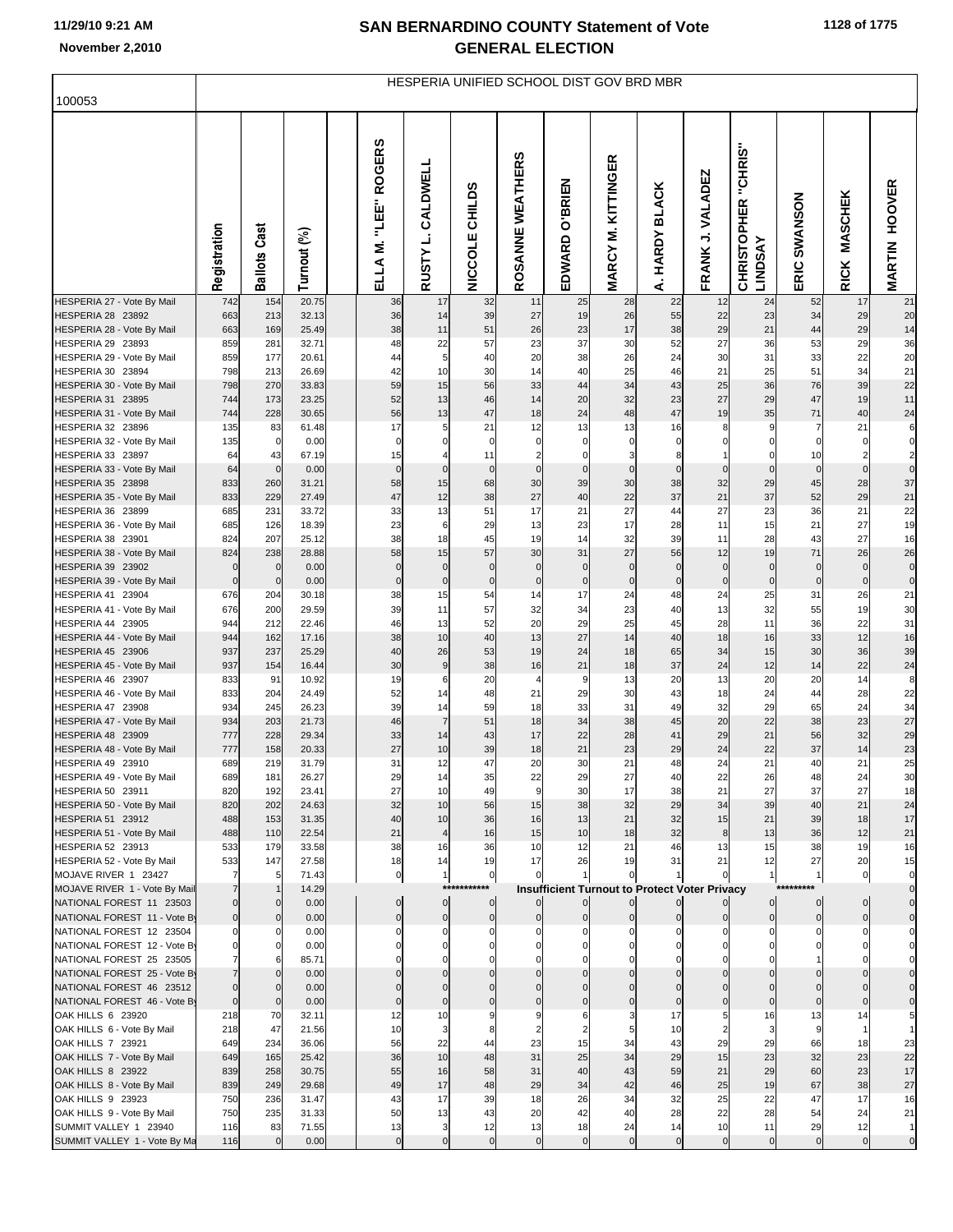|                                                        |                   |                        |               |                                                 |                            |                          |                      | HESPERIA UNIFIED SCHOOL DIST GOV BRD MBR |                           |                                   |                         |                                                 |                 |                               |                                |
|--------------------------------------------------------|-------------------|------------------------|---------------|-------------------------------------------------|----------------------------|--------------------------|----------------------|------------------------------------------|---------------------------|-----------------------------------|-------------------------|-------------------------------------------------|-----------------|-------------------------------|--------------------------------|
| 100053                                                 |                   |                        |               |                                                 |                            |                          |                      |                                          |                           |                                   |                         |                                                 |                 |                               |                                |
|                                                        | Registration      | Cast<br><b>Ballots</b> | Turnout (%)   | <b>ROGERS</b><br>֖֘֕׆֖֖֦֖֦֖֬<br>׆֢֦֘<br>ELLA M. | CALDWELL<br><b>RUSTYL.</b> | CHILDS<br><b>NICCOLE</b> | n<br>ROSANNE WEATHER | O'BRIEN<br>EDWARD                        | <b>MARCY M. KITTINGER</b> | <b>BLACK</b><br><b>HARDY</b><br>خ | FRANK J. VALADEZ        | "CHRIS"<br><b>CHRISTOPHER</b><br><b>LINDSAY</b> | SWANSON<br>ERIC | <b>MASCHEK</b><br><b>RICK</b> | <b>HOOVER</b><br><b>MARTIN</b> |
| SUMMIT VALLEY 3 23941                                  | 74                | 47                     | 63.51         | 15                                              |                            | 11                       | $\overline{7}$       | 5                                        | 10                        | 17                                | $\overline{2}$          | 8                                               | 21              |                               | $\overline{c}$                 |
| SUMMIT VALLEY 3 - Vote By Ma                           | 74                | $\mathbf 0$            | 0.00          | $\mathbf 0$                                     | $\mathbf 0$                | $\mathbf 0$              | $\mathbf 0$          | $\Omega$                                 | $\mathbf 0$               | $\mathbf 0$                       | $\overline{0}$          | $\Omega$                                        | $\mathbf 0$     | $\overline{0}$                | $\mathbf 0$                    |
| SUMMIT VALLEY 9 23942                                  | $\boldsymbol{9}$  |                        | 77.78         |                                                 | $\Omega$                   | $\Omega$                 | $\mathbf 0$          | $\Omega$                                 | $\Omega$                  |                                   | $\overline{0}$          | $\Omega$                                        | $\Omega$        | $\overline{2}$                |                                |
| SUMMIT VALLEY 9 - Vote By Ma<br>SUMMIT VALLEY 10 23943 | 9                 | 0                      | 0.00          | $\Omega$<br>$\overline{2}$                      | $\Omega$<br>$\overline{1}$ | $\Omega$<br>6            | $\Omega$<br>4        | $\Omega$<br>$\overline{2}$               | $\Omega$<br>5             | $\Omega$                          | $\mathbf 0$<br>$\Omega$ | $\Omega$                                        | $\Omega$        | $\Omega$                      | 0<br>3                         |
| SUMMIT VALLEY 10 - Vote By M:                          | 35<br>35          | 22<br>$\Omega$         | 62.86<br>0.00 | $\mathbf 0$                                     | $\Omega$                   | $\Omega$                 | $\Omega$             |                                          | $\Omega$                  | $\Omega$                          |                         | $\Omega$                                        | 12<br>$\Omega$  | $\Omega$                      | 0                              |
| VICTORVILLE 27 24631                                   | 958               | 322                    | 33.61         | 43                                              | 20                         | 62                       | 33                   | 27                                       | 30                        | 74                                | 52                      | 16                                              | 56              | 24                            | 30                             |
| VICTORVILLE 27 - Vote By Mail                          | 958               | 180                    | 18.79         | 30                                              | 10                         | 42                       | 12                   | 27                                       | 20                        | 41                                | 23                      | 14                                              | 32              | 27                            | 33                             |
| VICTORVILLE 40 24644                                   | 798               | 281                    | 35.21         | 47                                              | 18                         | 54                       | 22                   | 36                                       | 29                        | 72                                | 22                      | 22                                              | 42              | 26                            | 34                             |
| VICTORVILLE 40 - Vote By Mail                          | 798               | 160                    | 20.05         | 30                                              | 9                          | 28                       | 8                    | 23                                       | 17                        | 37                                | 20                      | 21                                              | 29              | 34                            | 26                             |
| <b>Precinct Totals</b>                                 | 38340             | 11410                  | 29.76         | 2263                                            | 789                        | 2564                     | 976                  | 1304                                     | 1418                      | 2438                              | 1279                    | 1227                                            | 2363            | 1281                          | 1234                           |
|                                                        |                   |                        |               |                                                 |                            |                          |                      |                                          |                           |                                   |                         |                                                 |                 |                               |                                |
| Vote By Mail Totals                                    | 38340             | 9166                   | 23.91         | 1908                                            | 569                        | 2102                     | 994                  | 1365                                     | 1406                      | 1809                              | 1018                    | 1204                                            | 2142            | 1212                          | 1076                           |
| <b>Grand Totals</b>                                    | 38340             | 20576                  | 53.67         | 4171                                            | 1358                       | 4666                     | 1970                 | 2669                                     | 2824                      | 4247                              | 2297                    | 2431                                            | 4505            | 2493                          | 2310                           |
| San Bernardino County                                  | 38340             | 20576                  | 53.67         | 4171                                            | 1358                       | 4666                     | 1970                 | 2669                                     | 2824                      | 4247                              | 2297                    | 2431                                            | 4505            | 2493                          | 2310                           |
| State Bd of Equal 3                                    | 38340             | 20576                  | 53.67         | 4171                                            | 1358                       | 4666                     | 1970                 | 2669                                     | 2824                      | 4247                              | 2297                    | 2431                                            | 4505            | 2493                          | 2310                           |
| Congressional District 25                              | 1756              | 943                    | 53.70         | 150                                             | 57                         | 186                      | 75                   | 113                                      | 96                        | 224                               | 117                     | 73                                              | 159             | 111                           | 123                            |
| <b>Congressional District 41</b>                       | 36584             | 19633                  | 53.67         | 4021                                            | 1301                       | 4480                     | 1895                 | 2556                                     | 2728                      | 4023                              | 2180                    | 2358                                            | 4346            | 2382                          | 2187                           |
| Senate District 17                                     | 38340             | 20576                  | 53.67         | 4171                                            | 1358                       | 4666                     | 1970                 | 2669                                     | 2824                      | 4247                              | 2297                    | 2431                                            | 4505            | 2493                          | 2310                           |
| Senate District 31                                     | $\Omega$          | $\Omega$               | 0.00          | $\Omega$                                        | $\mathcal{C}$              | $\Omega$                 | $\Omega$             | $\mathcal{C}$                            | $\mathbf 0$               | $\Omega$                          | $\mathbf 0$             | $\Omega$                                        | 0               | $\mathbf 0$                   | $\mathbf 0$                    |
| Assembly District 36                                   | 4411              | 2563                   | 58.10         | 493                                             | 174                        | 515                      | 252                  | 316                                      | 347                       | 512                               | 270                     | 251                                             | 524             | 292                           | 263                            |
| Assembly District 59                                   | 33929             | 18013                  | 53.09         | 3678                                            | 1184                       | 4151                     | 1718                 | 2353                                     | 2477                      | 3735                              | 2027                    | 2180                                            | 3981            | 2201                          | 2047                           |
| Supervisorial District 1                               | 38333             | 20570                  | 53.66         | 4171                                            | 1358                       | 4666                     | 1970                 | 2669                                     | 2824                      | 4247                              | 2297                    | 2431                                            | 4504            | 2493                          | 2310                           |
| <b>Supervisorial District 2</b>                        | 7                 | 6                      | 85.71         | $\mathbf 0$                                     | $\mathbf 0$                | $\Omega$                 | $\mathbf 0$          | $\mathbf 0$                              | $\mathbf 0$               | $\mathbf{0}$                      | $\mathbf{0}$            | $\mathbf{0}$                                    |                 | $\mathbf 0$                   | $\bf 0$                        |
| Supervisorial District 3                               | $\mathbf 0$       | $\mathbf{0}$           | 0.00          | $\mathbf 0$<br>$\Omega$                         | $\mathbf 0$                | $\mathbf 0$              | $\mathbf 0$          | $\mathbf 0$                              | $\mathbf 0$<br>$\Omega$   | $\mathbf 0$                       | $\mathbf 0$             | $\mathbf 0$                                     | $\Omega$        | $\mathbf 0$                   | $\mathbf 0$                    |
| Town of Apple Valley                                   | $\Omega$<br>33880 | n<br>17968             | 0.00<br>53.03 | 3679                                            | $\mathsf{C}$<br>1187       | $\Omega$<br>4154         | $\Omega$<br>1708     | $\mathcal{C}$<br>2340                    | 2454                      | $\Omega$<br>3722                  | $\Omega$<br>2024        | $\Omega$<br>2168                                | 3934            | $\Omega$<br>2205              | $\mathbf 0$                    |
| City of Hesperia<br>City of Victorville                | 1756              | 943                    | 53.70         | 150                                             | 57                         | 186                      | 75                   | 113                                      | 96                        | 224                               | 117                     | 73                                              | 159             | 111                           | 2048<br>123                    |
| <b>Unincorporated Area</b>                             | 2704              | 1665                   | 61.58         | 342                                             | 114                        | 326                      | 187                  | 216                                      | 274                       | 301                               | 156                     | 190                                             | 412             | 177                           | 139                            |
|                                                        |                   |                        |               |                                                 |                            |                          |                      |                                          |                           |                                   |                         |                                                 |                 |                               |                                |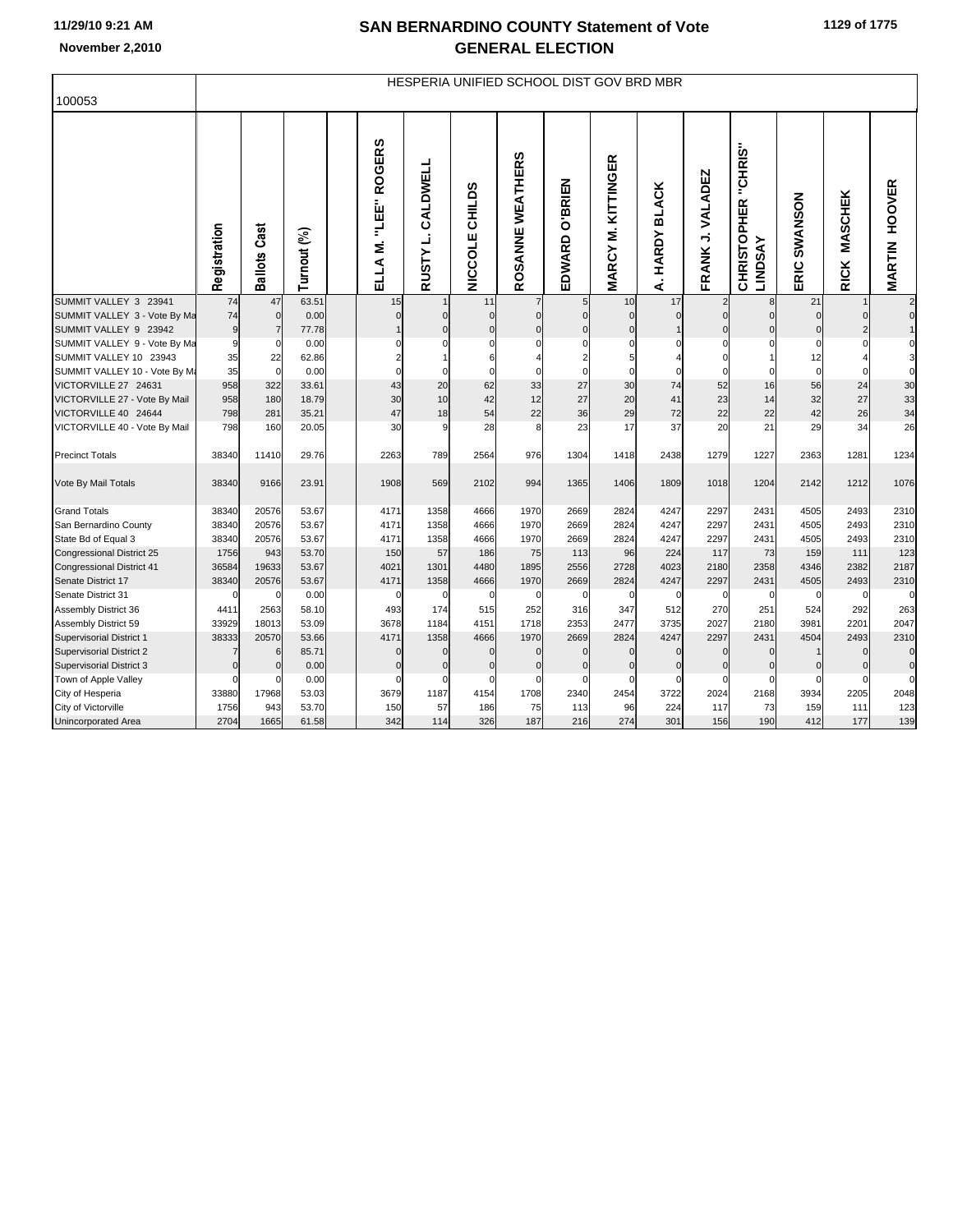| 100053                                                 |                            |                                |                |                              |                            |                            |                            |                            | HESPERIA UNIFIED SCHOOL DIST GOV BRD MBR             |                            |                            |                            |                                  |                             |                                  |
|--------------------------------------------------------|----------------------------|--------------------------------|----------------|------------------------------|----------------------------|----------------------------|----------------------------|----------------------------|------------------------------------------------------|----------------------------|----------------------------|----------------------------|----------------------------------|-----------------------------|----------------------------------|
|                                                        |                            |                                |                |                              |                            |                            |                            |                            |                                                      |                            |                            |                            |                                  |                             |                                  |
|                                                        | Registration               | <b>Ballots Cast</b>            | Turnout (%)    | HOLTZ<br>DAVID <sub>E.</sub> | HAL HEYWOOD                |                            |                            |                            |                                                      |                            |                            |                            |                                  |                             |                                  |
| APPLE VALLEY 35 23395                                  |                            | $\mathbf{0}$<br>$\overline{0}$ | 0.00           | $\mathbf 0$                  | $\mathbf 0$<br>$\mathbf 0$ | $\mathbf 0$<br>$\mathbf 0$ | $\mathbf 0$<br>$\mathbf 0$ | $\mathbf 0$<br>$\mathbf 0$ | $\mathbf 0$<br>$\mathbf 0$                           | $\mathbf 0$<br>$\mathbf 0$ | $\mathbf 0$<br>$\mathbf 0$ | $\circ$<br>$\overline{0}$  | $\overline{0}$<br>$\overline{0}$ | $\overline{0}$<br>0         | $\overline{0}$<br>$\overline{0}$ |
| APPLE VALLEY 35 - Vote By Mai<br>APPLE VALLEY 36 23396 | $\mathbf 0$<br>$\mathbf 0$ | $\overline{0}$                 | 0.00<br>0.00   | $\mathbf 0$                  | $\mathbf 0$                | $\mathbf 0$                | $\mathbf 0$                | $\mathbf 0$                | $\mathbf 0$                                          | $\Omega$                   | $\mathbf 0$                | $\mathbf 0$                | $\overline{0}$                   | $\mathbf 0$                 | $\overline{0}$                   |
| APPLE VALLEY 36 - Vote By Mai                          | $\mathbf 0$                | 0                              | 0.00           | $\Omega$                     |                            | $\Omega$                   | 0                          | 0                          | $\Omega$                                             | O                          | 0                          | $\Omega$                   | $\Omega$                         |                             | $\overline{0}$                   |
| APPLE VALLEY 37 23397                                  | $\mathbf 0$                | $\overline{0}$                 | 0.00           | 0                            | 0                          | 0                          | 0                          | 0                          | $\Omega$                                             | O                          | $\Omega$                   | $\mathbf 0$                | $\Omega$                         | $\Omega$                    | $\mathbf{0}$                     |
| APPLE VALLEY 37 - Vote By Mai                          | $\mathbf 0$                | $\mathbf 0$                    | 0.00           | $\Omega$                     | $\Omega$                   | $\Omega$                   | $\Omega$                   | $\Omega$                   | $\Omega$                                             | $\Omega$                   | $\Omega$                   | $\Omega$                   | $\Omega$                         |                             | $\overline{0}$<br>$\overline{0}$ |
| CEDARPINES PARK 2 23591<br>CEDARPINES PARK 2 - Vote By | $\bf 0$<br>$\mathbf 0$     | $\overline{0}$<br>$\mathbf 0$  | 0.00<br>0.00   | $\mathbf 0$<br>$\mathbf 0$   | $\mathbf 0$<br>$\mathbf 0$ | $\mathbf 0$<br>$\Omega$    | $\mathbf 0$<br>$\mathbf 0$ | $\mathbf 0$<br>$\mathbf 0$ | $\mathbf 0$<br>$\Omega$                              | $\mathbf 0$<br>$\Omega$    | $\mathbf 0$<br>$\Omega$    | $\overline{0}$<br>$\Omega$ | $\overline{0}$<br>$\mathbf{0}$   | $\mathbf 0$<br>$\mathbf 0$  | $\overline{0}$                   |
| HESPERIA 1 23865                                       | 792                        | 207                            | 26.14          | 31                           | 16                         | $\mathbf 0$                | $\bf 0$                    | $\mathbf 0$                | $\mathbf 0$                                          | $\mathbf 0$                | $\mathbf 0$                | $\overline{0}$             | $\overline{0}$                   | $\mathbf 0$                 | $\overline{0}$                   |
| HESPERIA 1 - Vote By Mail                              | 792                        | 174                            | 21.97          | 13                           | 23                         | $\Omega$                   | 0                          | $\Omega$                   |                                                      |                            |                            | 0                          |                                  |                             | $\overline{0}$                   |
| HESPERIA 2 23866                                       | 770                        | 209                            | 27.14          | 6                            | 24                         | $\mathbf 0$                | 0                          | 0                          | 0                                                    | 0                          | $\Omega$                   | $\Omega$                   | $\Omega$                         | 0                           | $\overline{0}$                   |
| HESPERIA 2 - Vote By Mail<br>HESPERIA 3 23867          | 770<br>657                 | 122<br>187                     | 15.84<br>28.46 | 24<br>19                     | 11<br>19                   | $\Omega$<br>$\mathbf 0$    | $\Omega$<br>$\mathbf 0$    | $\Omega$<br>$\mathbf 0$    | $\mathbf 0$                                          | $\mathbf 0$                | $\mathbf 0$                | $\Omega$<br>$\overline{0}$ | $\overline{0}$                   | 0l                          | $\overline{0}$<br>$\overline{0}$ |
| HESPERIA 3 - Vote By Mail                              | 657                        | 151                            | 22.98          | 28                           | 13                         | $\overline{0}$             | $\mathbf 0$                | $\mathbf 0$                | $\Omega$                                             | $\Omega$                   | $\Omega$                   | $\Omega$                   | $\mathbf{0}$                     | $\mathbf 0$                 | $\overline{0}$                   |
| HESPERIA 4 23868                                       | 696                        | 251                            | 36.06          | 30                           | 30                         | $\mathbf 0$                | $\mathbf 0$                | $\mathbf 0$                | $\overline{0}$                                       | $\Omega$                   | $\mathbf 0$                | $\mathbf 0$                | $\overline{0}$                   | $\mathbf 0$                 | $\circ$                          |
| HESPERIA 4 - Vote By Mail                              | 696                        | 182                            | 26.15          | 31                           | 23                         | 0                          | 0                          | 0                          | $\Omega$                                             |                            |                            | 0                          |                                  |                             | $\overline{0}$                   |
| HESPERIA 5 23869                                       | 699<br>699                 | 194<br>119                     | 27.75<br>17.02 | 20<br>14                     | 32<br>13                   | 0<br>$\Omega$              | 0<br>$\mathbf 0$           | 0<br>0                     | 0<br>$\Omega$                                        | $\Omega$                   | 0<br>$\Omega$              | $\Omega$<br>$\Omega$       | 0<br>$\Omega$                    |                             | $\mathbf{0}$<br>$\mathbf{0}$     |
| HESPERIA 5 - Vote By Mail<br>HESPERIA 6 23870          | 843                        | 428                            | 50.77          | 47                           | 50                         | $\mathbf 0$                | $\mathbf 0$                | $\mathbf 0$                | $\mathbf 0$                                          | $\Omega$                   | $\mathbf 0$                | $\overline{0}$             | $\overline{0}$                   | 0                           | $\overline{0}$                   |
| HESPERIA 6 - Vote By Mail                              | 843                        | 147                            | 17.44          | 19                           | 28                         | 0                          | $\mathbf 0$                | $\mathbf 0$                | 0                                                    | $\Omega$                   | $\Omega$                   | $\Omega$                   | $\overline{0}$                   | $\mathbf 0$                 | $\overline{0}$                   |
| HESPERIA 7 23871                                       | 839                        | 263                            | 31.35          | 23                           | 17                         | $\mathbf 0$                | $\mathbf 0$                | $\mathbf 0$                | $\mathbf 0$                                          | $\mathbf 0$                | $\mathbf 0$                | $\overline{0}$             | $\overline{0}$                   | $\mathbf 0$                 | $\circ$                          |
| HESPERIA 7 - Vote By Mail<br>HESPERIA 8 23872          | 839<br>875                 | 229<br>228                     | 27.29<br>26.06 | 29<br>14                     | 19<br>27                   | 0                          | $\Omega$<br>0              | $\Omega$<br>0              | 0                                                    | 0                          | $\Omega$                   | $\Omega$                   | $\Omega$                         | 0                           | $\overline{0}$<br>$\overline{0}$ |
| HESPERIA 8 - Vote By Mail                              | 875                        | 184                            | 21.03          | 16                           | 24                         | $\Omega$                   | $\Omega$                   | $\Omega$                   | 0                                                    |                            |                            | $\Omega$                   |                                  |                             | $\overline{0}$                   |
| HESPERIA 9 23873                                       | 886                        | 143                            | 16.14          | 14                           | 13                         | $\mathbf 0$                | $\mathbf 0$                | $\mathbf 0$                | $\mathbf 0$                                          | $\mathbf 0$                | $\mathbf 0$                | $\overline{0}$             | $\overline{0}$                   | 0                           | $\overline{0}$                   |
| HESPERIA 9 - Vote By Mail                              | 886                        | 173                            | 19.53          | 37                           | 16                         | $\Omega$                   | $\mathbf 0$                | $\mathbf 0$                | $\Omega$                                             | $\Omega$                   | $\Omega$                   | $\Omega$                   | $\mathbf{0}$                     | $\mathbf 0$                 | $\overline{0}$                   |
| HESPERIA 10 23874<br>HESPERIA 10 - Vote By Mail        | 796<br>796                 | 256<br>181                     | 32.16<br>22.74 | 23<br>36                     | 35<br>19                   | $\mathbf 0$<br>0           | $\mathbf 0$<br>0           | $\mathbf 0$<br>0           | $\overline{0}$<br>0                                  | $\Omega$                   | $\mathbf 0$                | $\mathbf 0$<br>0           | $\overline{0}$                   | $\mathbf 0$                 | $\overline{0}$<br>$\overline{0}$ |
| HESPERIA 11 23875                                      | 844                        | 259                            | 30.69          | 30                           | 39                         | 0                          | 0                          | 0                          |                                                      |                            |                            | 0                          |                                  |                             | $\overline{0}$                   |
| HESPERIA 11 - Vote By Mail                             | 844                        | 214                            | 25.36          | 31                           | 16                         | $\Omega$                   | $\Omega$                   | $\Omega$                   | $\Omega$                                             | $\Omega$                   | $\Omega$                   | $\Omega$                   | $\Omega$                         |                             | $\mathbf{0}$                     |
| HESPERIA 12 23876                                      | 777                        | 173                            | 22.27          | 6                            | 24                         | $\mathbf 0$                | $\mathbf 0$                | $\mathbf 0$                | $\mathbf 0$                                          | $\Omega$                   | $\mathbf{0}$               | $\overline{0}$             | $\overline{0}$                   | $\mathbf 0$                 | $\circ$                          |
| HESPERIA 12 - Vote By Mail<br>HESPERIA 13 23877        | 777<br>948                 | 149<br>255                     | 19.18<br>26.90 | 17<br>31                     | 20<br>32                   | $\mathbf 0$<br>$\mathbf 0$ | $\mathbf 0$<br>$\mathbf 0$ | $\mathbf 0$<br>$\mathbf 0$ | $\Omega$<br>$\mathbf 0$                              | $\Omega$<br>$\Omega$       | $\Omega$<br>$\mathbf 0$    | $\Omega$<br>$\mathbf 0$    | $\overline{0}$<br>$\overline{0}$ | $\mathbf 0$                 | $\overline{0}$<br>$\overline{0}$ |
| HESPERIA 13 - Vote By Mail                             | 948                        | 284                            | 29.96          | 59                           | 39                         | $\Omega$                   | $\Omega$                   | $\Omega$                   |                                                      |                            |                            |                            |                                  |                             | $\overline{0}$                   |
| HESPERIA 14 23878                                      | 894                        | 176                            | 19.69          |                              | 23                         |                            |                            |                            |                                                      |                            |                            |                            |                                  |                             |                                  |
| HESPERIA 14 - Vote By Mail                             | 894                        | 200                            | 22.37          | 15                           | 35                         | 0                          | 0                          | 0                          | C                                                    |                            | O                          | $\Omega$                   | 0                                |                             | 0                                |
| HESPERIA 15 23879<br>HESPERIA 15 - Vote By Mail        | 899<br>899                 | 226<br>299                     | 25.14<br>33.26 | 34<br>38                     | 37<br>44                   | $\Omega$<br>$\Omega$       | $\mathbf 0$<br>$\Omega$    | $\Omega$<br>$\Omega$       | $\mathbf 0$                                          | $\Omega$                   | $\mathbf{0}$               | $\Omega$<br>$\Omega$       | $\Omega$<br>$\Omega$             | $\mathbf 0$<br>$\mathbf{0}$ | $\overline{0}$<br>$\overline{0}$ |
| HESPERIA 16 23880                                      | 744                        | 242                            | 32.53          | 32                           | 21                         | $\Omega$                   | $\mathbf 0$                | $\mathbf 0$                | $\Omega$                                             | $\sqrt{ }$                 | $\Omega$                   | $\mathbf{0}$               | $\overline{0}$                   | $\mathbf{0}$                | $\overline{0}$                   |
| HESPERIA 16 - Vote By Mail                             | 744                        | 205                            | 27.55          | 40                           | 23                         |                            | $\Omega$                   |                            |                                                      |                            |                            |                            |                                  |                             | 0                                |
| HESPERIA 17 23881                                      | 206                        | 107                            | 51.94          | 14                           | 19                         | 0                          | 0                          |                            |                                                      |                            |                            |                            |                                  |                             | $\overline{0}$                   |
| HESPERIA 17 - Vote By Mail<br>HESPERIA 18 23882        | 206<br>665                 | $\overline{0}$<br>205          | 0.00<br>30.83  | $\mathbf 0$<br>44            | $\mathbf 0$<br>26          | $\Omega$                   | $\mathbf 0$                | $\Omega$                   |                                                      |                            |                            | $\Omega$                   |                                  |                             | $\overline{0}$<br>$\overline{0}$ |
| HESPERIA 18 - Vote By Mail                             | 665                        | 187                            | 28.12          | 40                           | 10                         | $\Omega$                   | $\Omega$                   | $\Omega$                   |                                                      |                            | $\Omega$                   | $\Omega$                   |                                  |                             | $\overline{0}$                   |
| HESPERIA 19 23883                                      | 892                        | 228                            | 25.56          | 21                           | 18                         | $\Omega$                   | $\mathbf 0$                | $\Omega$                   | C                                                    |                            | $\Omega$                   | $\Omega$                   | $\Omega$                         | $\mathbf{0}$                | $\overline{0}$                   |
| HESPERIA 19 - Vote By Mail                             | 892                        | 231                            | 25.90          | 20                           | 33                         |                            | $\Omega$                   |                            |                                                      |                            |                            |                            |                                  |                             | $\overline{0}$                   |
| HESPERIA 20 23884<br>HESPERIA 20 - Vote By Mail        | 972<br>972                 | 279<br>252                     | 28.70<br>25.93 | 29<br>31                     | 27<br>42                   |                            | $\Omega$<br>C              | 0                          |                                                      |                            |                            |                            |                                  |                             | $\overline{0}$<br>$\overline{0}$ |
| HESPERIA 21 23885                                      | 975                        | 494                            | 50.67          | 81                           | 56                         | $\Omega$                   | $\Omega$                   | $\Omega$                   |                                                      |                            |                            | $\Omega$                   |                                  |                             | $\overline{0}$                   |
| HESPERIA 21 - Vote By Mail                             | 975                        | 225                            | 23.08          | 24                           | 41                         |                            | $\Omega$                   |                            |                                                      |                            |                            |                            |                                  |                             | $\overline{0}$                   |
| HESPERIA 22 23886                                      | 900                        | 309                            | 34.33          | 44                           | 44                         | $\Omega$                   | $\mathbf 0$                | $\Omega$                   | $\Omega$                                             |                            | $\Omega$                   | $\Omega$                   | $\Omega$                         | $\mathbf 0$                 | $\overline{0}$                   |
| HESPERIA 22 - Vote By Mail<br>HESPERIA 23 23887        | 900<br>593                 | 232<br>182                     | 25.78<br>30.69 | 32<br>25                     | 32<br>21                   |                            |                            |                            |                                                      |                            |                            |                            |                                  |                             | $\overline{0}$<br>$\overline{0}$ |
| HESPERIA 23 - Vote By Mail                             | 593                        | 142                            | 23.95          | 18                           | 9                          |                            |                            |                            |                                                      |                            |                            |                            |                                  |                             | $\overline{0}$                   |
| HESPERIA 24 23888                                      | 754                        | 163                            | 21.62          | 22                           | 27                         | $\Omega$                   |                            |                            |                                                      |                            |                            | $\Omega$                   | $\overline{0}$                   | 0l                          | $\overline{0}$                   |
| HESPERIA 24 - Vote By Mail                             | 754                        | 271                            | 35.94          | 37                           | 25                         | $\overline{0}$             |                            | $\mathbf 0$                | $\mathbf 0$                                          | $\Omega$                   | $\Omega$                   | $\overline{0}$             | 0                                | 이                           | $\overline{0}$                   |
| HESPERIA 25 23889<br>HESPERIA 25 - Vote By Mail        | 12<br>12                   | 3<br>0                         | 25.00<br>0.00  | $\mathbf 0$                  | $\mathbf 0$                | ***********<br>$\Omega$    |                            |                            | <b>Insufficient Turnout to Protect Voter Privacy</b> |                            |                            |                            | 0                                | $\Omega$                    | $\circ$<br>$\overline{0}$        |
| HESPERIA 26 23890                                      | 974                        | 306                            | 31.42          | 36                           | 33                         | 0                          | 0                          | 0                          |                                                      |                            |                            | 0                          | 0                                | 0                           | $\mathbf{0}$                     |
| HESPERIA 26 - Vote By Mail                             | 974                        | 264                            | 27.10          | 44                           | 28                         | $\mathbf 0$                | 0                          | 0                          | $\mathbf 0$                                          | 0                          | $\Omega$                   | 0                          | 0                                | 0                           | $\overline{0}$                   |
| HESPERIA 27 23891                                      | 742                        | 202                            | 27.22          | 24                           | 29                         | $\mathbf 0$                | $\mathbf 0$                | $\mathbf 0$                | $\mathbf{0}$                                         | $\mathbf 0$                | $\mathbf 0$                | $\Omega$                   | $\Omega$                         | $\mathbf 0$                 |                                  |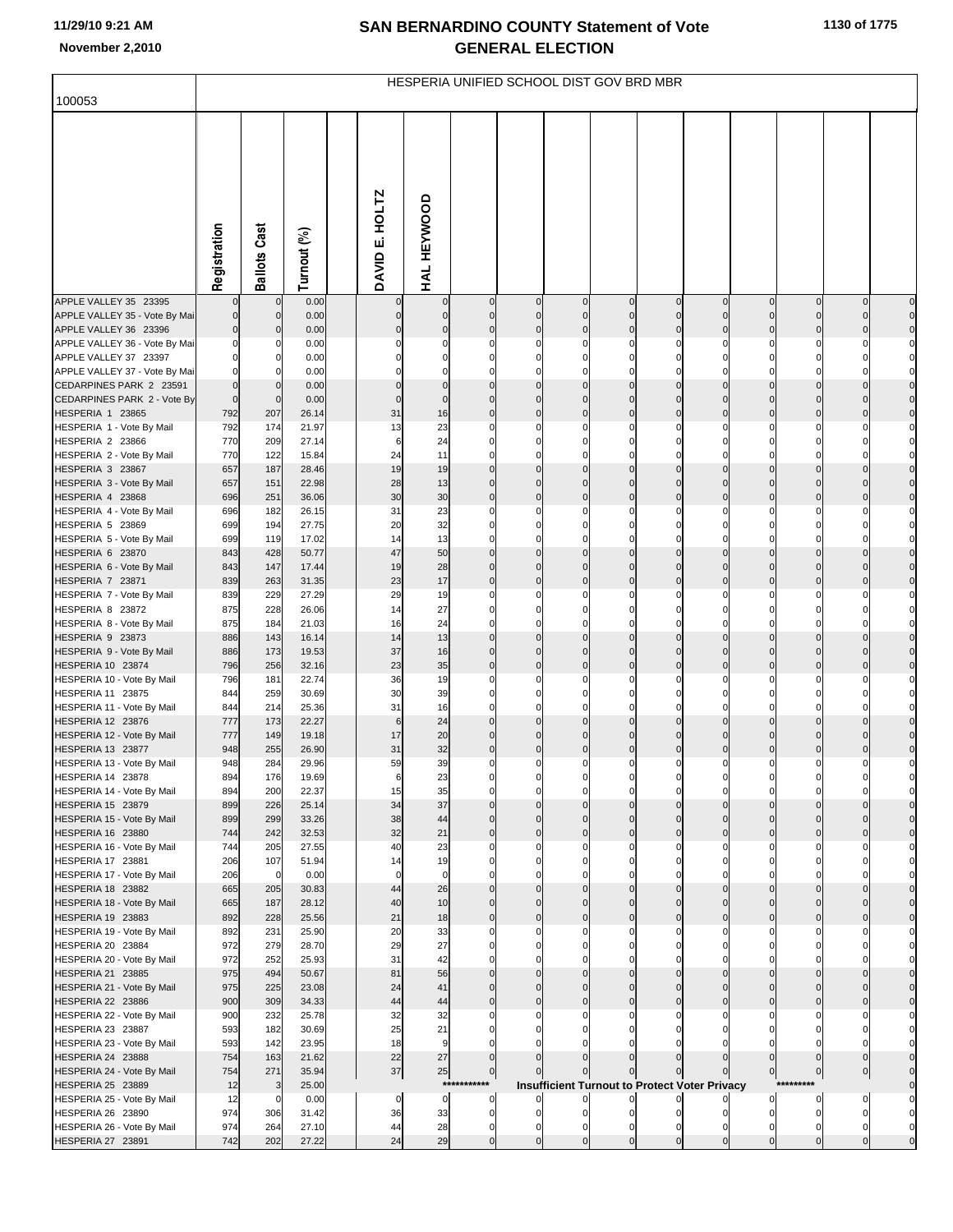| 100053                                                   |              |                        |                |                             | HESPERIA UNIFIED SCHOOL DIST GOV BRD MBR |                  |                            |                         |               |               |                                                      |                         |                            |                         |                                  |
|----------------------------------------------------------|--------------|------------------------|----------------|-----------------------------|------------------------------------------|------------------|----------------------------|-------------------------|---------------|---------------|------------------------------------------------------|-------------------------|----------------------------|-------------------------|----------------------------------|
|                                                          |              |                        |                |                             |                                          |                  |                            |                         |               |               |                                                      |                         |                            |                         |                                  |
|                                                          | Registration | Cast<br><b>Ballots</b> | Turnout (%)    | HOLTZ<br>шi<br><b>DAVID</b> | HAL HEYWOOD                              |                  |                            |                         |               |               |                                                      |                         |                            |                         |                                  |
| HESPERIA 27 - Vote By Mail                               | 742          | 154                    | 20.75          | 23                          | 20                                       | $\mathbf 0$      | $\mathbf 0$                | $\mathbf 0$             | $\mathbf 0$   | $\mathbf 0$   | $\mathbf{0}$                                         | $\mathbf{0}$            | $\overline{0}$             | $\mathbf 0$             | $\overline{0}$                   |
| HESPERIA 28 23892<br>HESPERIA 28 - Vote By Mail          | 663<br>663   | 213<br>169             | 32.13<br>25.49 | 40<br>28                    | 18<br>10                                 | $\mathbf 0$<br>0 | $\mathbf 0$<br>$\mathbf 0$ | $\mathbf 0$<br>$\Omega$ | $\Omega$<br>C | $\Omega$<br>C | $\Omega$<br>$\Omega$                                 | $\mathbf 0$<br>$\Omega$ | $\overline{0}$<br>$\Omega$ | $\mathbf 0$<br>$\Omega$ | $\overline{0}$<br>$\overline{0}$ |
| HESPERIA 29 23893                                        | 859          | 281                    | 32.71          | 26                          | 34                                       | 0                | 0                          | $\Omega$                | 0             | C             | C                                                    | $\Omega$                |                            |                         |                                  |
| HESPERIA 29 - Vote By Mail                               | 859          | 177                    | 20.61          | 21                          | 26                                       | $\Omega$         | $\mathbf 0$                | 0                       |               |               |                                                      |                         |                            |                         | $\mathbf{0}$                     |
| HESPERIA 30 23894                                        | 798          | 213                    | 26.69          | 21                          | 27                                       | $\Omega$         | $\Omega$                   | $\Omega$                |               |               |                                                      |                         |                            |                         |                                  |
| HESPERIA 30 - Vote By Mail                               | 798          | 270                    | 33.83          | 48                          | 35                                       | $\mathbf 0$      | $\mathbf 0$                | $\Omega$                | $\Omega$      | $\Omega$      | $\Omega$                                             | $\Omega$                | $\Omega$                   |                         | $\overline{0}$                   |
| HESPERIA 31 23895                                        | 744          | 173                    | 23.25          | 25                          | 17                                       | $\Omega$         | $\Omega$                   | $\Omega$                | C             | C             |                                                      |                         |                            |                         | $\overline{0}$                   |
| HESPERIA 31 - Vote By Mail<br>HESPERIA 32 23896          | 744<br>135   | 228<br>83              | 30.65<br>61.48 | 46<br>9                     | 26<br>17                                 | 0                | $\mathbf 0$<br>0           | $\mathbf 0$<br>0        | $\Omega$<br>C | C             | $\Omega$                                             | $\Omega$                | $\Omega$                   | $\Omega$                | $\overline{0}$                   |
| HESPERIA 32 - Vote By Mail                               | 135          | $\mathbf 0$            | 0.00           |                             | 0                                        | 0                | 0                          | 0                       |               |               |                                                      |                         |                            |                         | $\mathbf{0}$                     |
| HESPERIA 33 23897                                        | 64           | 43                     | 67.19          |                             | Э                                        |                  | $\Omega$                   | 0                       |               |               |                                                      |                         |                            |                         |                                  |
| HESPERIA 33 - Vote By Mail                               | 64           | $\mathbf 0$            | 0.00           | $\Omega$                    | $\mathbf 0$                              | 0                | $\mathbf 0$                | $\Omega$                | $\Omega$      | $\Omega$      | $\Omega$                                             | $\Omega$                | $\Omega$                   |                         | $\overline{0}$                   |
| HESPERIA 35 23898                                        | 833          | 260                    | 31.21          | 23                          | 32                                       | $\Omega$         | $\Omega$                   | $\Omega$                | C             | C             | $\Omega$                                             |                         |                            |                         | $\overline{0}$                   |
| HESPERIA 35 - Vote By Mail<br>HESPERIA 36 23899          | 833<br>685   | 229<br>231             | 27.49<br>33.72 | 32<br>17                    | 37<br>22                                 | 0<br>0           | 0<br>$\Omega$              | $\Omega$<br>0           | C<br>C        | C             | $\Omega$                                             | $\Omega$<br>O           | $\Omega$                   |                         | $\overline{0}$                   |
| HESPERIA 36 - Vote By Mail                               | 685          | 126                    | 18.39          | 9                           | 14                                       | 0                | $\Omega$                   | 0                       |               |               |                                                      |                         |                            |                         | $\overline{0}$                   |
| HESPERIA 38 23901                                        | 824          | 207                    | 25.12          | 21                          | 27                                       | $\Omega$         | $\Omega$                   | $\Omega$                | C             |               |                                                      |                         |                            |                         |                                  |
| HESPERIA 38 - Vote By Mail                               | 824          | 238                    | 28.88          | 46                          | 38                                       | $\Omega$         | $\mathbf 0$                | $\Omega$                | $\Omega$      | $\Omega$      | $\Omega$                                             | $\Omega$                | $\Omega$                   |                         | $\overline{0}$                   |
| HESPERIA 39 23902                                        | O            | $\mathbf 0$            | 0.00           | $\Omega$                    | $\mathbf 0$                              |                  | $\Omega$                   | $\Omega$                | $\Omega$      | C             | $\Omega$                                             | $\Omega$                |                            |                         | $\overline{0}$                   |
| HESPERIA 39 - Vote By Mail                               | $\mathbf 0$  | $\mathbf 0$            | 0.00           | $\mathbf 0$                 | $\mathbf 0$                              | $\mathbf 0$      | $\mathbf 0$                | $\mathbf 0$             | $\Omega$      | $\mathsf{C}$  | $\Omega$                                             | $\Omega$                | $\Omega$                   | $\Omega$                | $\overline{0}$                   |
| HESPERIA 41 23904<br>HESPERIA 41 - Vote By Mail          | 676<br>676   | 204<br>200             | 30.18<br>29.59 | 26<br>19                    | 17<br>18                                 | 0                | 0<br>$\Omega$              | 0<br>0                  |               |               |                                                      |                         |                            |                         | $\overline{0}$                   |
| HESPERIA 44 23905                                        | 944          | 212                    | 22.46          | 23                          | 33                                       | $\Omega$         | $\Omega$                   | 0                       |               |               |                                                      |                         |                            |                         |                                  |
| HESPERIA 44 - Vote By Mail                               | 944          | 162                    | 17.16          | 15                          | 25                                       | $\mathbf 0$      | $\mathbf 0$                | $\Omega$                | $\Omega$      | $\Omega$      | $\Omega$                                             | $\Omega$                | $\Omega$                   |                         | $\overline{0}$                   |
| HESPERIA 45 23906                                        | 937          | 237                    | 25.29          | 22                          | 32                                       | $\Omega$         | $\Omega$                   | $\Omega$                | C             | $\sqrt{ }$    |                                                      |                         |                            |                         | $\overline{0}$                   |
| HESPERIA 45 - Vote By Mail                               | 937          | 154                    | 16.44          | 8                           | 32                                       | $\mathbf 0$      | $\mathbf 0$                | $\Omega$                | C             | C             | $\Omega$                                             | $\Omega$                | $\Omega$                   |                         | $\overline{0}$                   |
| HESPERIA 46 23907<br>HESPERIA 46 - Vote By Mail          | 833<br>833   | 91<br>204              | 10.92<br>24.49 | 13<br>19                    | 5<br>37                                  | 0<br>0           | 0<br>$\Omega$              | 0<br>0                  | C             |               |                                                      |                         |                            |                         |                                  |
| HESPERIA 47 23908                                        | 934          | 245                    | 26.23          | 22                          | 21                                       | $\Omega$         | $\Omega$                   | $\Omega$                | C             |               |                                                      |                         |                            |                         |                                  |
| HESPERIA 47 - Vote By Mail                               | 934          | 203                    | 21.73          | 24                          | 28                                       | $\mathbf 0$      | $\mathbf 0$                | $\Omega$                | C             |               |                                                      | $\Omega$                |                            |                         | $\overline{0}$                   |
| HESPERIA 48 23909                                        | 777          | 228                    | 29.34          | 30                          | 31                                       | $\Omega$         | $\Omega$                   |                         |               |               |                                                      |                         |                            |                         | $\overline{0}$                   |
| HESPERIA 48 - Vote By Mail                               | 777          | 158                    | 20.33          | 20                          | 23                                       | 0                | $\mathbf 0$                | $\Omega$                | C             | C             | $\Omega$                                             | $\Omega$                |                            |                         |                                  |
| HESPERIA 49 23910<br>HESPERIA 49 - Vote By Mail          | 689<br>689   | 219<br>181             | 31.79<br>26.27 | 20<br>18                    | 27<br>27                                 | C                | 0                          | 0                       |               |               |                                                      |                         |                            |                         |                                  |
| HESPERIA 50 23911                                        | 820          | 192                    | 23.41          | 24                          | 20                                       |                  |                            |                         |               |               |                                                      |                         |                            |                         |                                  |
| HESPERIA 50 - Vote By Mail                               | 820          | 202                    | 24.63          | 22                          | 25                                       |                  | 0                          |                         |               |               |                                                      |                         |                            |                         |                                  |
| HESPERIA 51 23912                                        | 488          | 153                    | 31.35          | 20                          | 24                                       |                  | $\Omega$                   |                         |               |               |                                                      |                         |                            |                         |                                  |
| HESPERIA 51 - Vote By Mail                               | 488          | 110<br>179             | 22.54          | 11<br>20                    | 16<br>18                                 | $\Omega$         | $\Omega$                   |                         |               |               |                                                      |                         |                            |                         |                                  |
| HESPERIA 52 23913<br>HESPERIA 52 - Vote By Mail          | 533<br>533   | 147                    | 33.58<br>27.58 | 20                          | 13                                       |                  |                            |                         |               |               |                                                      |                         |                            |                         |                                  |
| MOJAVE RIVER 1 23427                                     | 7            | 5                      | 71.43          | $\pmb{0}$                   | $\overline{1}$                           | 0                |                            |                         |               |               |                                                      |                         |                            |                         |                                  |
| MOJAVE RIVER 1 - Vote By Mail                            |              |                        | 14.29          |                             | ***                                      |                  |                            |                         |               |               | <b>Insufficient Turnout to Protect Voter Privacy</b> |                         |                            |                         |                                  |
| NATIONAL FOREST 11 23503                                 | $\Omega$     | $\overline{0}$         | 0.00           | $\Omega$                    | $\mathbf 0$                              | $\mathbf 0$      |                            | $\Omega$                |               |               |                                                      | $\overline{0}$          | $\overline{0}$             | $\mathbf 0$             |                                  |
| NATIONAL FOREST 11 - Vote By                             | $\Omega$     | $\overline{0}$         | 0.00           | $\Omega$                    | $\mathbf 0$                              | $\mathbf 0$      | $\mathbf 0$                | $\Omega$                |               |               |                                                      | $\overline{0}$          | $\overline{0}$             |                         |                                  |
| NATIONAL FOREST 12 23504<br>NATIONAL FOREST 12 - Vote By |              | $\mathbf{0}$           | 0.00<br>0.00   |                             |                                          |                  |                            |                         |               |               |                                                      |                         |                            |                         |                                  |
| NATIONAL FOREST 25 23505                                 |              |                        | 85.71          |                             |                                          |                  |                            |                         |               |               |                                                      |                         |                            |                         |                                  |
| NATIONAL FOREST 25 - Vote By                             |              | $\mathbf{0}$           | 0.00           |                             |                                          |                  |                            |                         |               |               |                                                      |                         |                            |                         |                                  |
| NATIONAL FOREST 46 23512                                 | $\mathbf 0$  |                        | 0.00           |                             |                                          |                  |                            |                         |               |               |                                                      |                         |                            |                         |                                  |
| NATIONAL FOREST 46 - Vote By                             | $\mathbf 0$  | $\mathbf{0}$           | 0.00           |                             |                                          |                  | $\Omega$                   |                         |               |               |                                                      |                         |                            |                         |                                  |
| OAK HILLS 6 23920<br>OAK HILLS 6 - Vote By Mail          | 218<br>218   | 70<br>47               | 32.11<br>21.56 | 11<br>3                     |                                          |                  |                            |                         |               |               |                                                      |                         |                            |                         |                                  |
| OAK HILLS 7 23921                                        | 649          | 234                    | 36.06          | 43                          | 23                                       |                  |                            |                         |               |               |                                                      |                         |                            |                         |                                  |
| OAK HILLS 7 - Vote By Mail                               | 649          | 165                    | 25.42          | 12                          | 12                                       |                  |                            |                         |               |               |                                                      |                         |                            |                         |                                  |
| OAK HILLS 8 23922                                        | 839          | 258                    | 30.75          | 43                          | 23                                       |                  | $\Omega$                   |                         |               |               |                                                      |                         |                            |                         |                                  |
| OAK HILLS 8 - Vote By Mail                               | 839          | 249                    | 29.68          | 38                          | 27                                       | $\Omega$         | $\Omega$                   |                         |               |               |                                                      |                         |                            |                         |                                  |
| OAK HILLS 9 23923<br>OAK HILLS 9 - Vote By Mail          | 750<br>750   | 236<br>235             | 31.47<br>31.33 | 30<br>37                    | 17<br>19                                 |                  | 0                          |                         |               |               |                                                      |                         |                            |                         |                                  |
| SUMMIT VALLEY 1 23940                                    | 116          | 83                     | 71.55          | 13                          | 14                                       | 0                | $\Omega$                   |                         |               |               |                                                      |                         |                            |                         |                                  |
| SUMMIT VALLEY 1 - Vote By Ma                             | 116          | $\overline{0}$         | 0.00           | $\mathbf 0$                 | $\mathbf 0$                              | $\mathbf 0$      | $\mathbf 0$                | $\mathbf 0$             | $\mathbf 0$   | $\Omega$      | $\mathbf{0}$                                         | $\overline{0}$          | $\overline{0}$             |                         |                                  |